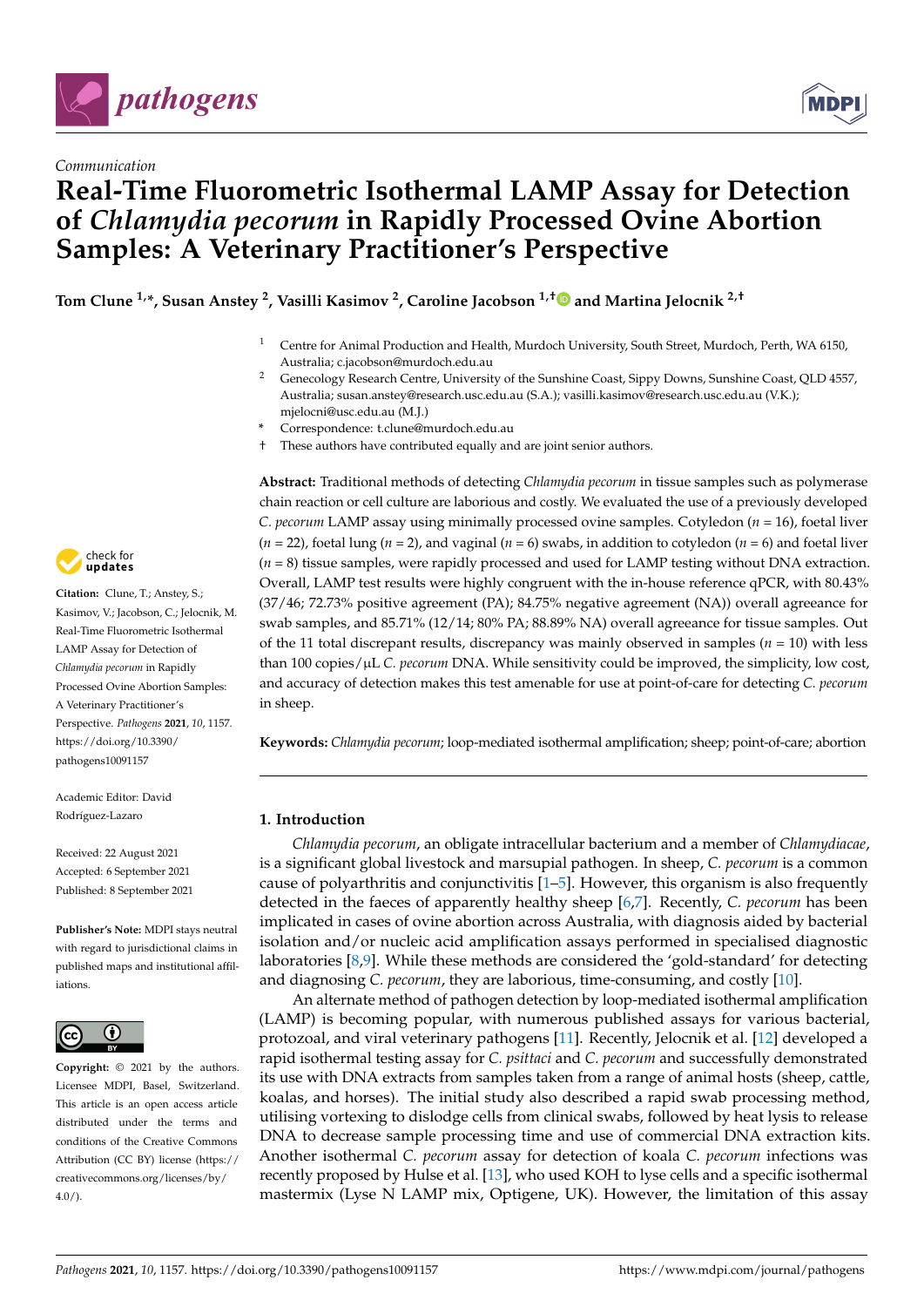is that, upon testing, the sample is no longer viable for DNA extraction and molecular characterisation of the infecting strains (where the sample tests positive for *C. pecorum*). Nevertheless, the utility of these assays at clinical setting and point-of-care (POC) is evident in koala clinical practice, where several wildlife hospitals utilise the *C. pecorum* LAMP assays as the diagnostic toolkit [\[12](#page-8-8)[,13\]](#page-8-9) (personal communication Dr Amy Robbins, Endeavour Veterinary Ecology, and Dr Amber Gillet, Australia Zoo Wildlife Hospital). The utility of chlamydial rapid isothermal testing and rapid sample processing has also been demonstrated in equine clinical practice to detect *C. psittaci* in equine abortions, both at POC and in the diagnostic laboratories [\[14\]](#page-8-10).

Considering the emerging evidence for the abortigenic potential of *C. pecorum* infections in sheep [\[8,](#page-8-4)[9,](#page-8-5)[15\]](#page-8-11), a rapid diagnosis would offer effective on-farm surveillance, improve biosecurity, and aid in infection control [\[14\]](#page-8-10). While the rapid swab processing and isothermal testing has been evaluated for koala *C. pecorum* detection, there is a paucity of reports for the use of these in diagnosing *C. pecorum* infections in sheep. In this pilot study, we evaluated the *C. pecorum* LAMP assay [\[12\]](#page-8-8) for testing rapidly processed sheep swab and tissue samples collected during field investigations for abortion and stillbirth cases, and compared the LAMP assay to an in-house *C. pecorum* qPCR assay.

# **2. Results**

# *2.1. Limit of Detection of the C. pecorum LAMP Assay*

This study used a *C. pecorum* LAMP primer set, as described by Jelocnik et al. [\[12\]](#page-8-8), with the assay performed in a real-time Genie III fluorometer. The limit of detection of the *C. pecorum* LAMP assay was again evaluated using ten-fold serial-diluted, purified, and quantified *C. pecorum* E58 gDNA as the template. In our study, and comparable to Jelocnik et al. [\[12\]](#page-8-8), the limit of detection was equivalent to 10 genome copies/ $\mu$ L template, with 5/5 replicates (100%) achieving positive amplification (Table S1). We also observed positive amplification at single copy dilutions; however, only in 3/5 (60%) replicates (Table S1).

## *2.2. C. pecorum Detection in Rapidly Processed Clinical Samples Using LAMP Assays*

In this study, we used a total of 46 rapidly processed aqueous swab suspensions and 14 tissue lysates for isothermal *C. pecorum* testing (Table S2). Swabs were rapidly processed in water, followed by vortexing and heat lysis, while for the tissues we used the commercially available One-Step DNA Extraction G-Xtract solution (Adelaide, SA, Australia) (Figure S1). Following isothermal testing, DNA was extracted from rapidly processed samples and tested using in-house reference *C. pecorum* qPCR assay, followed by a comparison of isothermal and qPCR results (Figure S2).

# *2.3. C. pecorum LAMP Using Swab Suspensions*

Isothermal testing of rapidly processed swab suspension samples revealed a moderate agreement with the reference in-house *C. pecorum* qPCR assay, as indicated by Kappa of 0.592 and an 80.40% overall agreement (Table [1](#page-2-0) and Table S2). Discrepant results were observed for nine swab samples where they were negative by LAMP but positive by qPCR (Table S2). Following DNA extraction and qPCR testing, seven of these samples had a geometric mean of 29.44 genome copies/µL of DNA, while sample 8 had 301.01 genome copies/µL of DNA. The last discrepant sample (38) was detected at 29 min and 15 s and had recorded melt; however, this was deemed as negative due to amplification time being below the agreed detection limit (Table S1).

# *2.4. C. pecorum LAMP Using Tissue Lysates*

Isothermal testing of 14 rapidly processed tissue samples revealed a substantial agreement with the reference in-house *C. pecorum* qPCR assay, as indicated by Kappa of 0.696 and an 85.71% overall agreement (Tables [1](#page-2-0) and S2). Discrepant results were observed for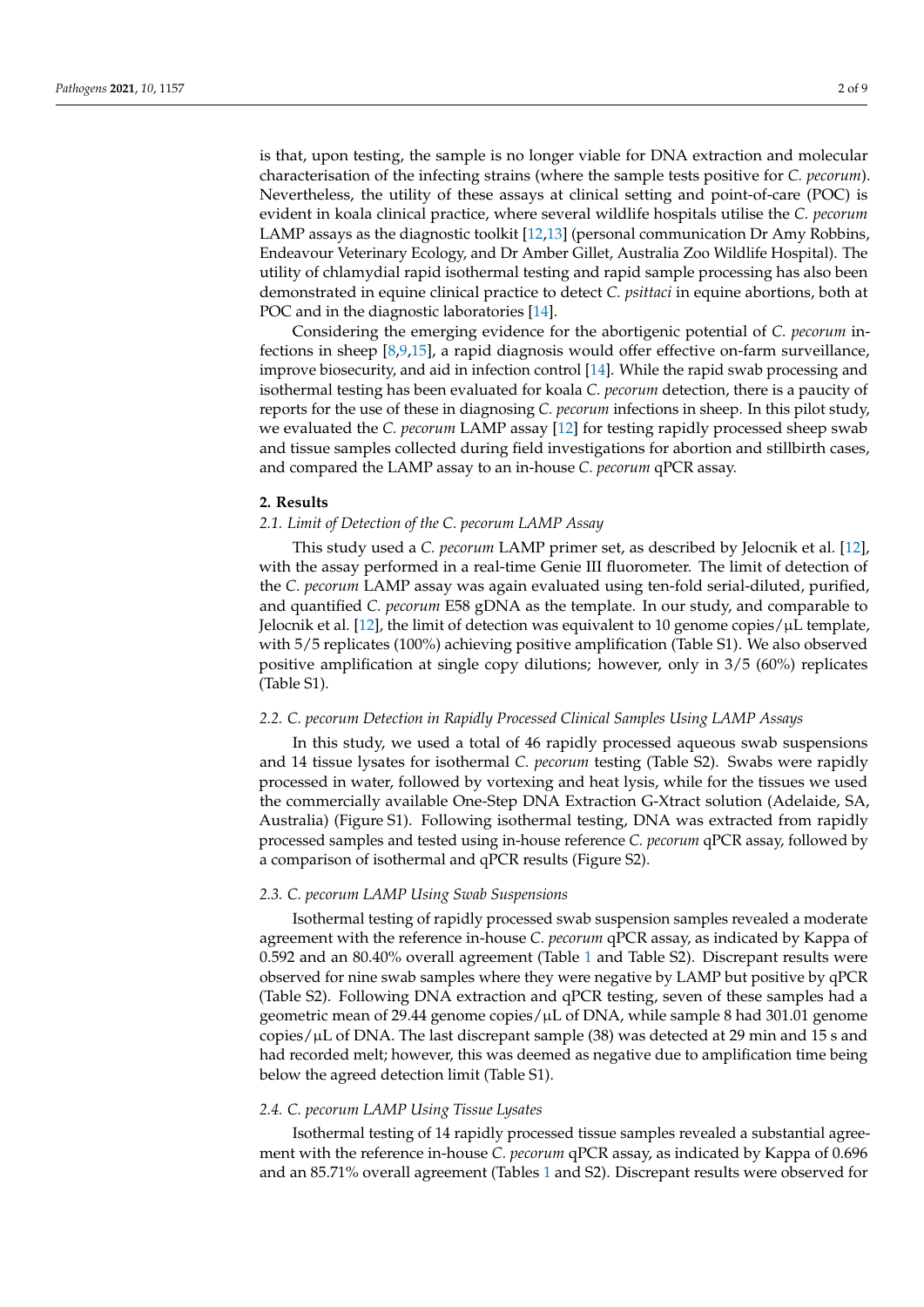only two tissue samples (55 and 57), with a geometric mean of 21.42 genome copies/µL of DNA, as determined by qPCR.

*C. pecorum* LAMP testing swabs **Reference** *C. pecorum* **qPCR with Swabs** Positive Negative Total Positive 12 0 12<br>Negative 9 25 34 Negative 9 25 34 Total 21 25 46 Kappa (95% CI; *p*-value) 0.592 (0.3733–0.8101; 0.00) McNemar's Chi square (*p*-value) 7.111 (0.008) Overall agreement 80.4% (72.73% PA; 84.75%NA) *C. pecorum* LAMP testing tissue lysates **Reference** *C. pecorum* **qPCR with Lysed Tissue** Positive Negative Total Positive 4 0 4 Negative 2 8 10 Total 6  $8$  14 Kappa (95% CI; *p*-value) 0.696 (0.3237–1.0676; 0.0031) McNemar's Chi square (*p*-value) 0.5 (0.480) Overall agreement 85.71% (80% PA; 88.89% NA)

<span id="page-2-0"></span>**Table 1.** Comparison of *C. pecorum* LAMP assays using rapidly processed swab and tissue samples to in-house reference *C. pecorum* qPCR.

PA: positive agreement, NA: negative agreement.

# *2.5. C. pecorum LAMP Testing of Paired Swab and Tissue Samples*

There was a substantial agreement between the *C. pecorum* LAMP when testing lysed tissue and rapidly processed swabs, as indicated by Kappa of 0.65 and an overall agreement of 85.71% using 14 paired samples (Table [2\)](#page-2-1). Two sets of paired samples (8 swab and 50 tissue, and 36 swab and 55 tissue) recorded discrepant results (Table S2). Sample pair 8 swab and 50 tissue had a positive LAMP result for the tissue only, and a positive qPCR result for both. As above, sample 8 swab had 301.1 genome copies/µL DNA, while sample 50 tissue had 368.2 genome copies/µL DNA, respectively (Table S2). For the discrepant results for sample pair 36 swab and 55 tissue, swab 36 tested positive by LAMP, but not the paired tissue sample 55. As above, the tissue sample 55, testing negative by LAMP, also conflicted with the qPCR result.

<span id="page-2-1"></span>**Table 2.** Comparison of *C. pecorum* LAMP assays using paired rapidly processed swabs and lysed tissue samples.

| C. pecorum<br>LAMP with<br>lysed tissue | C. pecorum LAMP with Swabs           |                                 |                         |       |
|-----------------------------------------|--------------------------------------|---------------------------------|-------------------------|-------|
|                                         |                                      | Positive                        | Negative                | Total |
|                                         | Positive                             | 3                               |                         | 4     |
|                                         | Negative                             |                                 | 9                       | 10    |
|                                         | Total                                | 4                               | 10                      | 14    |
|                                         | Kappa (95% CI; <i>p</i> -value)      | $0.65(0.2068 - 1.0932; 0.0075)$ |                         |       |
|                                         | McNemar's Chi square<br>$(p$ -value) | 0.5(0.480)                      |                         |       |
|                                         | Overall agreement                    |                                 | 85.71% (75% PA; 90% NA) |       |

PA: positive agreement, NA: negative agreement.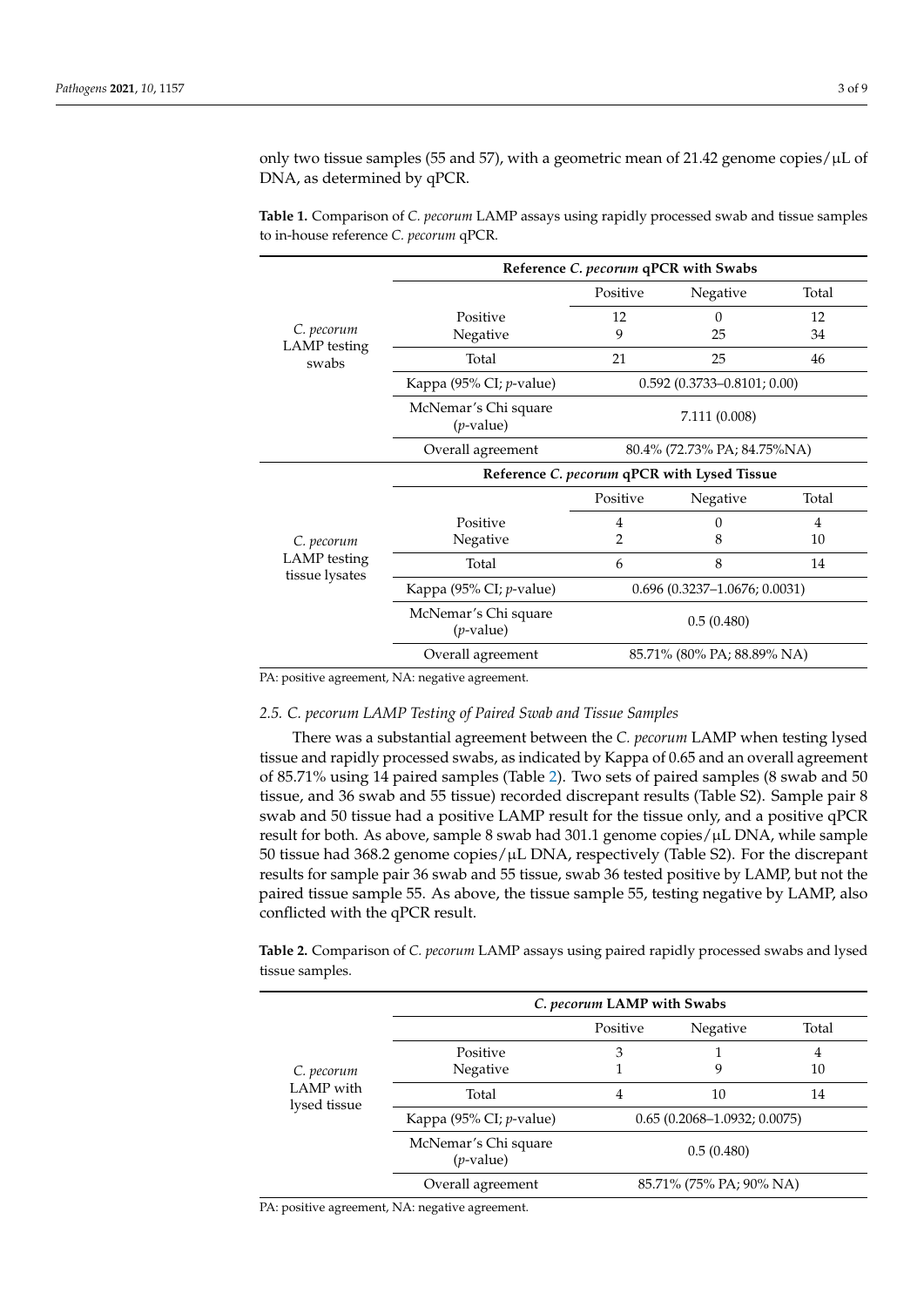# *2.6. Overall C. pecorum LAMP and qPCR Agreement*

In total, we had an overall agreement of 81.67% (49/60 samples; 74.42% PA; 85.71% NA) between the two tests. Of those, 16/60 samples (12 swabs and four tissues) were positively congruent, and 33/60 samples (25 swab and eight tissue) were negatively congruent between LAMP and qPCR results, respectively (Table [1](#page-2-0) and Table S2, Figure [1\)](#page-3-0). For the 11 (nine swab and two tissue) samples yielding discrepant results, negative by LAMP but positive by qPCR, we observed that these results are mainly attributed to the 10 samples with low genome copy numbers, ranging from six to  $71.5$  genome copies/ $\mu$ L of extracted DNA, with the geometric mean of 27.39 copies/ $\mu$ L of DNA (Figure [1,](#page-3-0) Table S2). Only the discrepant swab sample 8, negative by LAMP but positive by qPCR with a 301.01 genome copy number/ $\mu$ L of DNA, was outside this range. If this outlier sample is included, the discrepancy ranges from six to 301.01 genome copies/ $\mu$ L of extracted DNA, with the geometric mean of 34.06 copies/µL of DNA (Figure [1,](#page-3-0) Table S2).

<span id="page-3-0"></span>

Figure 1. Scatter plot showing the relationship between the C. *pecorum* genome copies/µL of extracted DNA (Y axis), and LAMP results, presented as time to amplify (min: ss) (X axis). Positive LAMP results are outlined in green circles for swab samples, and in dark blue triangles for tissue samples. Negative LAMP results are denoted by red circles for swab samples, and dark red triangle for tissue samples. and dark red triangle for tissue samples.

# 2.7. Preliminary Evaluation of the Use of LAMP Assay and the Real-Time Fluorometer as a POC *Diagnostic Tool Diagnostic Tool*

Isothermal testing, including sample processing, primer mix, and reaction Isothermal testing, including sample processing, primer mix, and reaction preparation; use of the Genie III Fluorometer; and interpretation of results was completed at the University of the Sunshine Coast by the authors, including a practicing veterinarian with no prior molecular experience and a research veterinarian with previous LAMP and Genie III experience. Briefly, the veterinarian with no prior molecular experience received training for one day (which included all of the above) and performed rapid swab processing on over half of the samples (Table S2) and six LAMP assays with minimal assistance from experienced team members. On average, the veterinarian with no prior molecular experience took 90 min from rapid swab processing to complete the LAMP assay which included six samples plus a negative and positive control per run.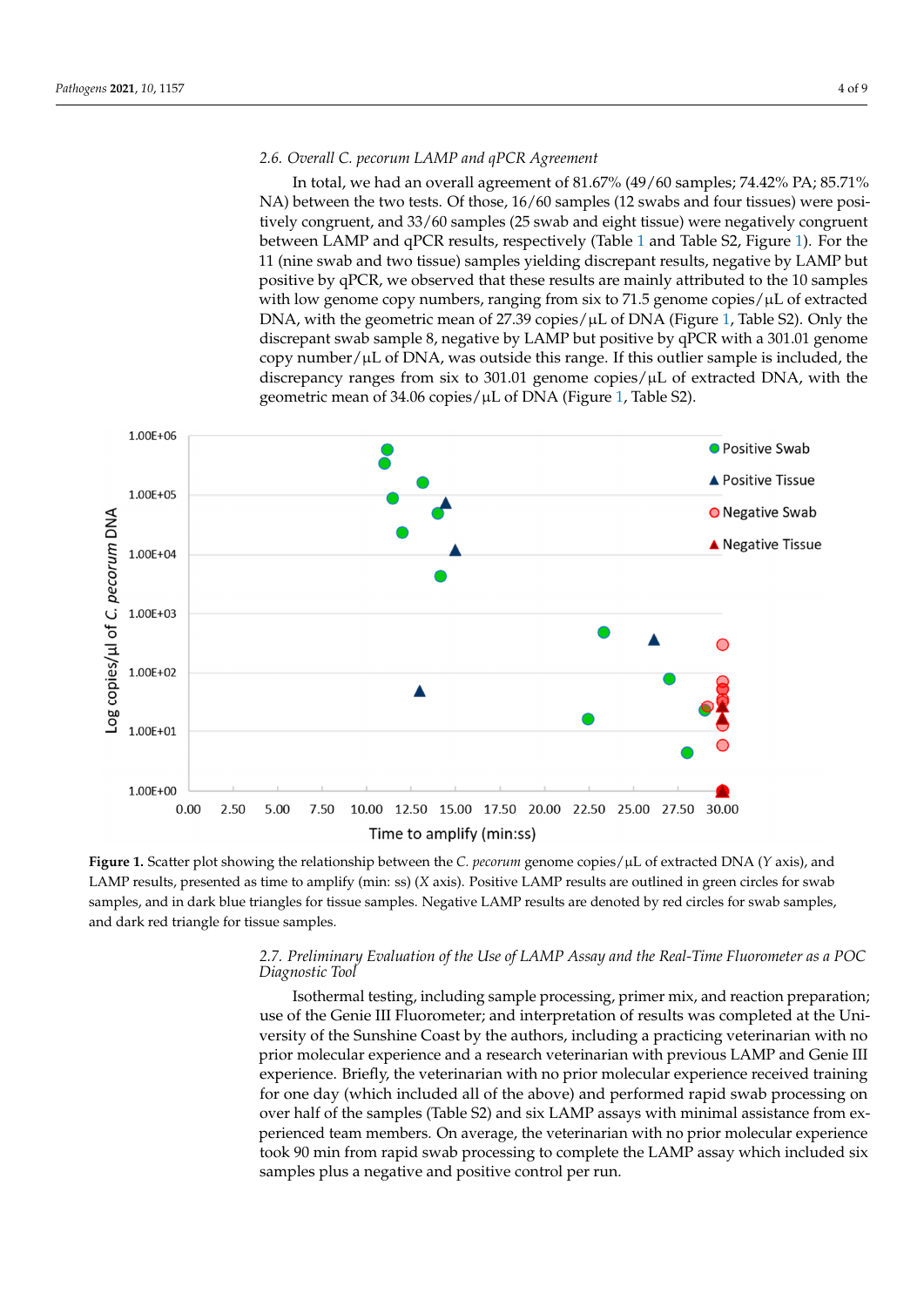# **3. Discussion**

This pilot study has demonstrated the successful use of rapidly processed swab and tissue samples to detect livestock *C. pecorum* infections using LAMP, presenting an additional proof of concept that rapid isothermal diagnostics can be applied at the POC or clinical setting using sheep samples. The LAMP assays that were run in the Genie III fluorometer were easily and quickly performed, and interpretation of results were straightforward for a veterinarian without molecular experience, with positive results being easily characterizable by amplification time and specific melt curves.

In practice, detection of *C. pecorum* requires sending samples to a specialised veterinary laboratory where nucleic acid testing, such as qPCR, can be performed. It is evident from this pilot study and others [\[14](#page-8-10)[,16](#page-8-12)[,17\]](#page-8-13) that LAMP has the potential to be applied as a rapid, POC diagnostic tool for veterinarians performing various disease investigations in livestock species. This has numerous benefits in a veterinary setting including the ability to quickly provide results to farmers and direct disease management strategies in shorter timeframes, and with lower cost compared to other molecular methods. Rapid POC testing allows practitioners to select the most appropriate tissue samples to submit for further testing to confirm presence or absence of infectious agent (e.g., microbial culture or molecular diagnostics) and associated pathology (e.g., immunohistochemistry). The rapid sample processing methods successfully demonstrated here could be extrapolated to other important livestock pathogens, including the closely related *C. abortus* which is exotic to Australia.

Overall, there was good congruence between LAMP and the reference qPCR, averaging an 83.1% agreement between the two tests, especially when testing higher load samples ( $\geq$ 100 copies/ $\mu$ L). However, the sensitivity of LAMP appears to be reduced when testing low load samples, as most discrepant results were noted in swab samples where DNA copy number was in a range of six to 71.5 genome copies/ $\mu$ L of extracted DNA. This may not be a concern for disease investigations, as subclinical shedding and infected mucosal sites with low bacterial DNA copy numbers are less likely to be associated with disease [\[1](#page-8-0)[,18\]](#page-8-14). However, improved sensitivity is required to reliably rule out *C. pecorum,* especially in low load samples and in cases with negative LAMP results, and qPCR assays should be performed to confirm the absence of *C. pecorum* DNA. It may be possible to improve the sensitivity of this LAMP assay by processing swab samples with G-Xtract solution (Geneworks, Australia) or fast polymerase mixes due to their superior ability to lyse cells via proteolysis compared to the rapid aqueous swab processing method used here. However, the benefits of these alternative methods of rapid swab processing prior to LAMP assaying requires further investigation.

Besides the rapid sample processing by vortexing and heat lysis, we also evaluated the use of commercially available rapid DNA extraction buffer G-Xtract (Geneworks, Australia), allowing for crude DNA extraction from tissue samples. Analysis of the paired swab and tissue samples revealed a high congruence of 85.71% between swab and tissue sample LAMP results. This indicates that the swab sampling of organs is a suitable method and avoids the need for collection and segmentation of tissue samples during necropsy and the long process of tissue lysis.

There are two other important limitations of LAMP when testing samples collected during field investigations where contamination and autolysis are common, particularly for aborted material. Firstly, LAMP does not distinguish pathogenic from non-pathogenic *C. pecorum* strains. This is also a limitation of currently available *C. pecorum* qPCRs [\[8\]](#page-8-4), and is especially a concern for aborted material, which can easily be contaminated with non-pathogenic gastrointestinal *C. pecorum* strains. Nevertheless, the benefit of using *C. pecorum* detection by LAMP with the rapid swab processing protocol described by Jelocnik et al. [\[12\]](#page-8-8) is that residual swab suspension can be used for DNA extraction and molecular characterisation, unlike other protocols described for rapid swab processing for *C. pecorum* LAMP [\[13\]](#page-8-9). In addition to determining strain pathogenicity in positive samples, supportive histopathological data are recommended for a definitive diagnosis.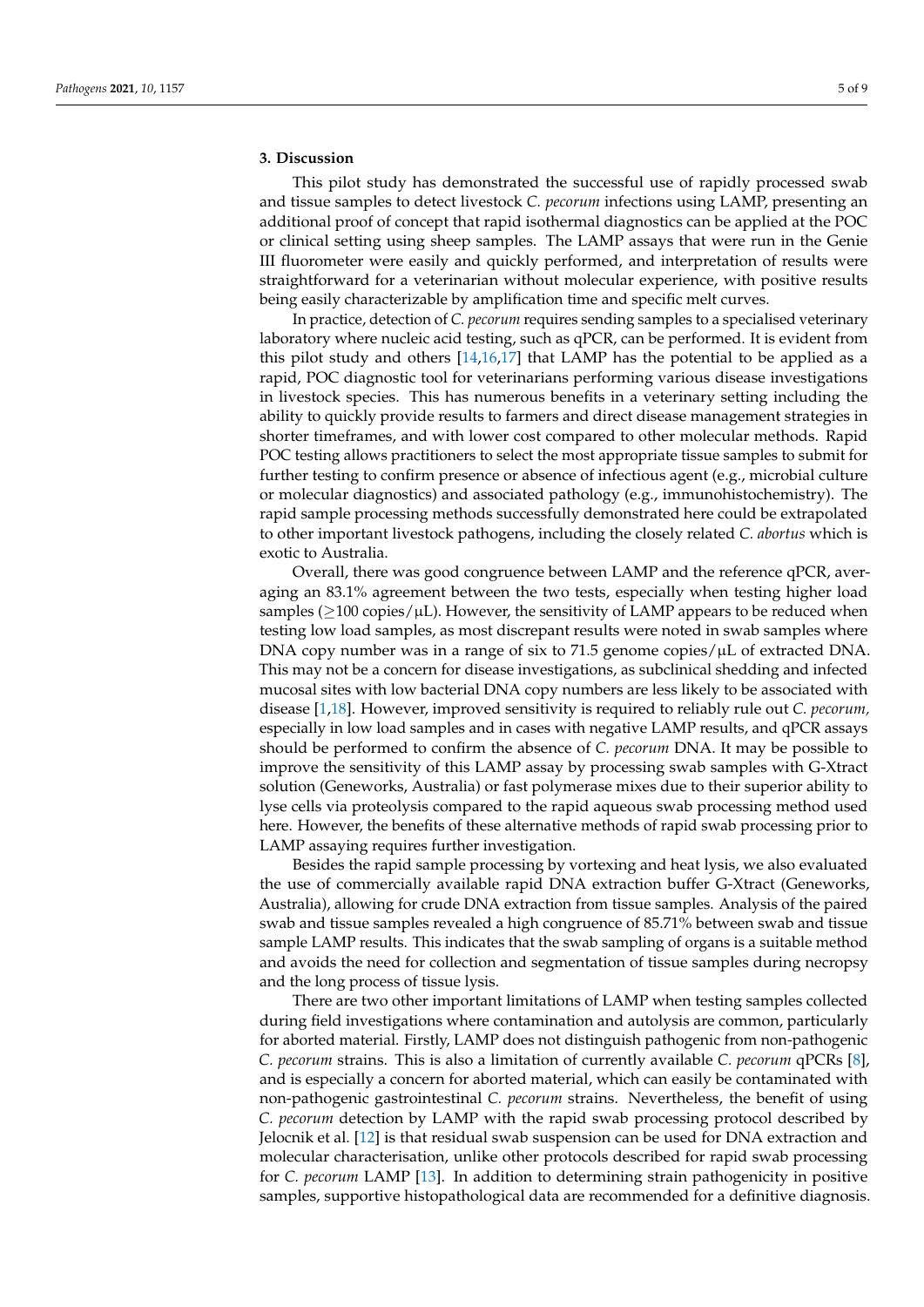Secondly, while LAMP assays are generally tolerant of inhibitory factors [\[19\]](#page-8-15), there may be some cases where inhibitors could impact results, especially for aborted samples where contamination and autolysis are frequently encountered [\[20\]](#page-8-16). For example, liver swab sample 8 perhaps contained inhibitors as it did not amplify in LAMP but was positive on qPCR upon DNA extraction.

Acknowledging that a limited sample size and type was used in this study, a recommendation for further investigation into the sample characteristics that impact the sensitivity, reliability, and robustness of results is required. This will involve testing with a larger number and variety of samples to determine the impact of swab type (organs/tissues, rectal, vaginal, conjunctival, synovial, preputial, and other), clinical manifestation of infection (conjunctivitis, polyarthritis, abortion, other; symptomatic vs. asymptomatic) and sample and swab storage. Jelocnik et al. [\[12\]](#page-8-8) has previously demonstrated that this *C. pecorum* LAMP assay is species-specific using a limited catalogue of DNA extracted from related chlamydial species (*Chlamydia psittaci, Chlamydia pneumoniae, Chalmydia abortus, Chlamydia suis, Chlamydia trachomatis, Chlamydia murridarum, Chlamydia caviae*) and other bacterial organisms. Further species specificity using expanded bacterial, viral, and protozoal samples is needed, as a myriad of taxa is known to infect sheep [\[20\]](#page-8-16).

Due to the importance of ruling out exotic agents in abortion investigations for Australia's trade status [\[20\]](#page-8-16), an opportunity exists for cost-effective screening of larger numbers of samples by LAMP assays to provide comprehensive data to demonstrate freedom from disease. The development of multi-species (or a panel of specific pathogens) microfluidic chip testing capabilities has been demonstrated for the rapid isothermal detection of equine respiratory pathogens [\[21\]](#page-8-17). The development of an 'abortion panel' that contains common endemic agents and exotic pathogens would provide additional benefits for the livestock industry where numerous endemic and exotic agents can be screened simultaneously to guide further diagnostic workup and provide early notification of the zoonotic potential of the abortion outbreak.

We have successfully demonstrated the application of LAMP using rapidly processed swabs and a commercial tissue lysis kit for rapid detection of *C. pecorum* in ovine tissues. The substantial congruence with in-house reference qPCR and simplicity of the LAMP protocol using minimally processed samples means that this assay could easily be employed in a laboratory setting as a rapid screening method or as part of a veterinary clinic's inhouse testing. However, it is evident that the *C. pecorum* LAMP assay sensitivity is poor for some samples and, because of this, samples with negative LAMP results should be cross-checked with qPCR assays.

#### **4. Materials and Methods**

### *4.1. Samples*

This study used retrospective frozen tissue samples from ovine abortion and stillbirth investigations that were collected between 2018 and 2019 as part of a previous study where *C. pecorum* was detected [\[8\]](#page-8-4) and was approved by Murdoch University Animal Ethics Committee (R3004/17). The testing and use of these tissues were approved by University of the Sunshine Coast Animal Ethics approval exemption (ANE2057). From 29 tissue samples, a total of 40 swabs from cotyledon ( $n = 16$ ), foetal liver ( $n = 22$ ), and foetal lung ( $n = 2$ ) were obtained using individually packed Minitip Rayon dry Aluminium shaft swab (Copan, Brescia, Italy) (Table S2). An additional six vaginal swabs that were opportunistically collected in the study by Clune et al. [\[8\]](#page-8-4) were also used. Out of the 29 available tissues, six cotyledon and eight liver tissue samples were also selected to evaluate rapid testing of tissues using G-Xtract solution (Geneworks, Adelaide, SA, Australia) (Table S2, Figure S1). The general workflow from this study is outlined in Figure S2.

#### *4.2. Swab and Tissue Processing*

Swabs were rapidly processed in 300  $\mu$ L of water by vortexing and heat lysis at 90 °C for 10 min, as previously described [\[11\]](#page-8-7) (Figure S1).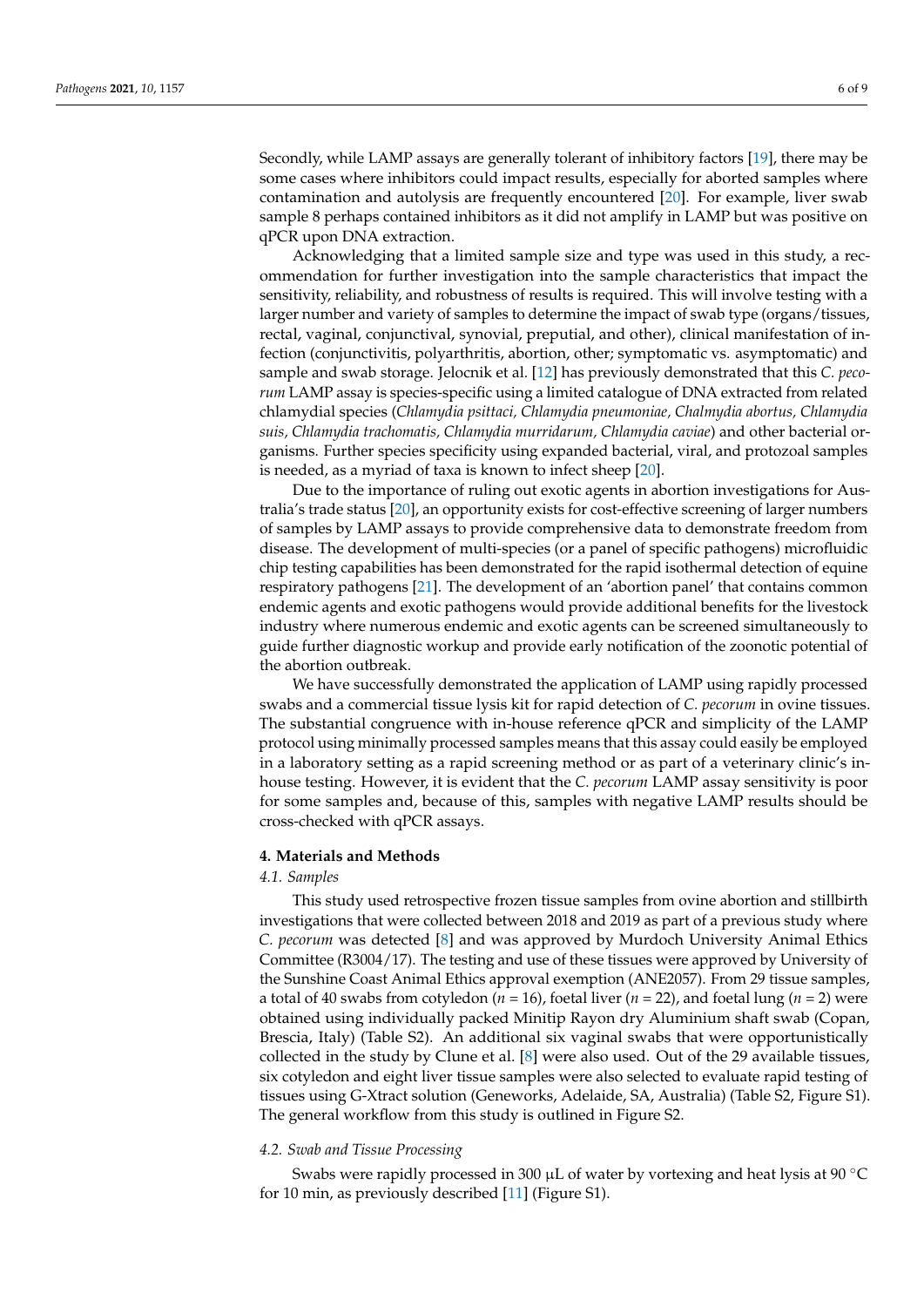To achieve rapid lysis of tissue samples (and DNA release from the cells), we used the commercially available One-Step DNA Extraction G-Xtract solution (Geneworks, Adelaide, SA, Australia). Small pieces of tissues  $(3-5 \text{ mm} \times 3-5 \text{ mm})$  were excised with scalpel blades or tissue scissors and placed in an Eppendorf tube containing 300 µL of the G-Xtract solution (Geneworks, Adelaide, SA, Australia) (Figure S1). The tube was vortexed for 15 s and incubated on 65 °C for 20 min with occasional vortexing. Following the incubation, the samples were then heat lysed on 98  $°C$  for 2 min. Prior to LAMP testing, the swab suspensions and tissue lysates were briefly centrifuged and cooled to room temperature.

# *4.3. C. pecorum Isothermal Assays*

In this study, we used the *C. pecorum* LAMP primer set targeting 209 bp of the conserved *C. pecorum* hypothetical protein gene from Jelocnik et al. [\[12\]](#page-8-8). All LAMP assays in this study were performed in  $25-\mu L$  reaction volumes, consisting of 15  $\mu L$  of isothermal master mix ISO001 (Optigene, Horsham, UK),  $5 \mu L$  of primers mix (at 0.2  $\mu$ M F3 and B3, 0.8  $\mu$ M FIP and BIP, and 0.4  $\mu$ M LF and LB), and 5  $\mu$ L of template,. This was then run at 65 °C for 30 min, followed by a denaturation step of 98–80 °C at a rate of 0.05 °C/s in the Genie III real-time fluorometer (Optigene, Horsham, UK) to create a high-resolution melt curve. Positive (cultured *C. pecorum* E58 DNA) and negative (MilliQ water) controls were included in each assay. A sample was deemed positive if *C. pecorum* DNA was detected within  $\leq$ 29 min and had a high-resolution melt (HRM) of 83.5  $\pm$  1 °C.

The limit of detection using *C. pecorum* isothermal assay was evaluated using 1 µL of quantified *C. pecorum* E58 DNA in serial dilutions from 10<sup>3</sup> (tested in triplicate) to  $10^{-1}$ copies/µL (tested as five replicates; Table S1).

In order to perform a comparison to the reference in-house *C. pecorum* qPCR assay [\[2\]](#page-8-18), the remaining  $250 \mu L$  of the swab suspension and tissue lysates was used for DNA extraction using QiaAMP DNA mini kit, as per manufacturer instructions (Qiagen, Chadstone, Vic, Australia). The in-house qPCR assays for *C. pecroum* targeted 209 bp amplicon generated by F3 and B3 primers. Briefly, all qPCR assays were carried out in a 15  $\mu$ L total volume, consisting of 7.5  $\mu$ L of iTaq master mix (Biorad, Gladesville, NSW, Australia), 0.5  $\mu$ L of each 10  $\mu$ M forward and reverse primer (Sigma Aldrich, Castle Hill, Australia), 3.5  $\mu$ L of MiliQ water, and  $3 \mu$ L of DNA template. The qPCR assays were run for  $35$  cycles, and in each qPCR assay positive (cultured *C. pecorum* E58 DNA) and negative (mix only and MiliQ water) controls were included. Each sample was tested in duplicate, and in this study, a sample was deemed positive if *C. pecorum* DNA detected in duplicate had a Cq value of <33.5 and high-resolution melt (HRM) of 77.5 °C  $\pm$  0.5 °C. The limit of detection and *C. pecorum* genome copy number in samples (tested in duplicate) was quantified by plotting the crossing points against a standard curve generated from triplicates of the ten-fold serial dilution of 10<sup>6</sup> to 10<sup>0</sup> copies/µL of previously quantified *C. pecorum* DNA. Samples with a discrepant result between LAMP and qPCR testing were retested to confirm the results.

### *4.4. Testing of Spiked Samples*

After all isothermal testing of samples, we performed testing of spiked samples. A 1 cm  $\times$  1 cm portion of the originally tested negative tissues (sample 23 cotyledon, sample 37 cotyledon and sample 39 liver) were "single-blind" spiked with various concentrations of chlamydial elementary bodies. An aliquot of a 500-µL *C. pecorum* strain E58 elementary bodies (EBs) in sucrose phosphate glutamate (SPG) was defrosted. Previously, EBs concentration was estimated to be  $10^8$  EBs/mL ( $10^5$  EBs/ $\mu$ L) by microscopy. For swab samples, 40 (cotyledon), 46 (cotyledon) and 41 (liver), we added 20  $\mu$ L, 15  $\mu$ L, and 10  $\mu$ L of the EBs, respectively, to the swabs in  $300 \mu L$  of water. Swabs were then processed as above. For tissue samples 59 (cotyledon) and 60 (liver), a small tissue fragment was excised and placed in a G-Xtract buffer, followed by addition  $10 \mu$ L of EBs into each tube. Tissue samples were then vortexed and placed on heat for lysis, as described above.

These "spiked" tissues were then treated as unknown samples by the operator and processed as swabs and/or tissues, as outlined above. The spiked samples were denoted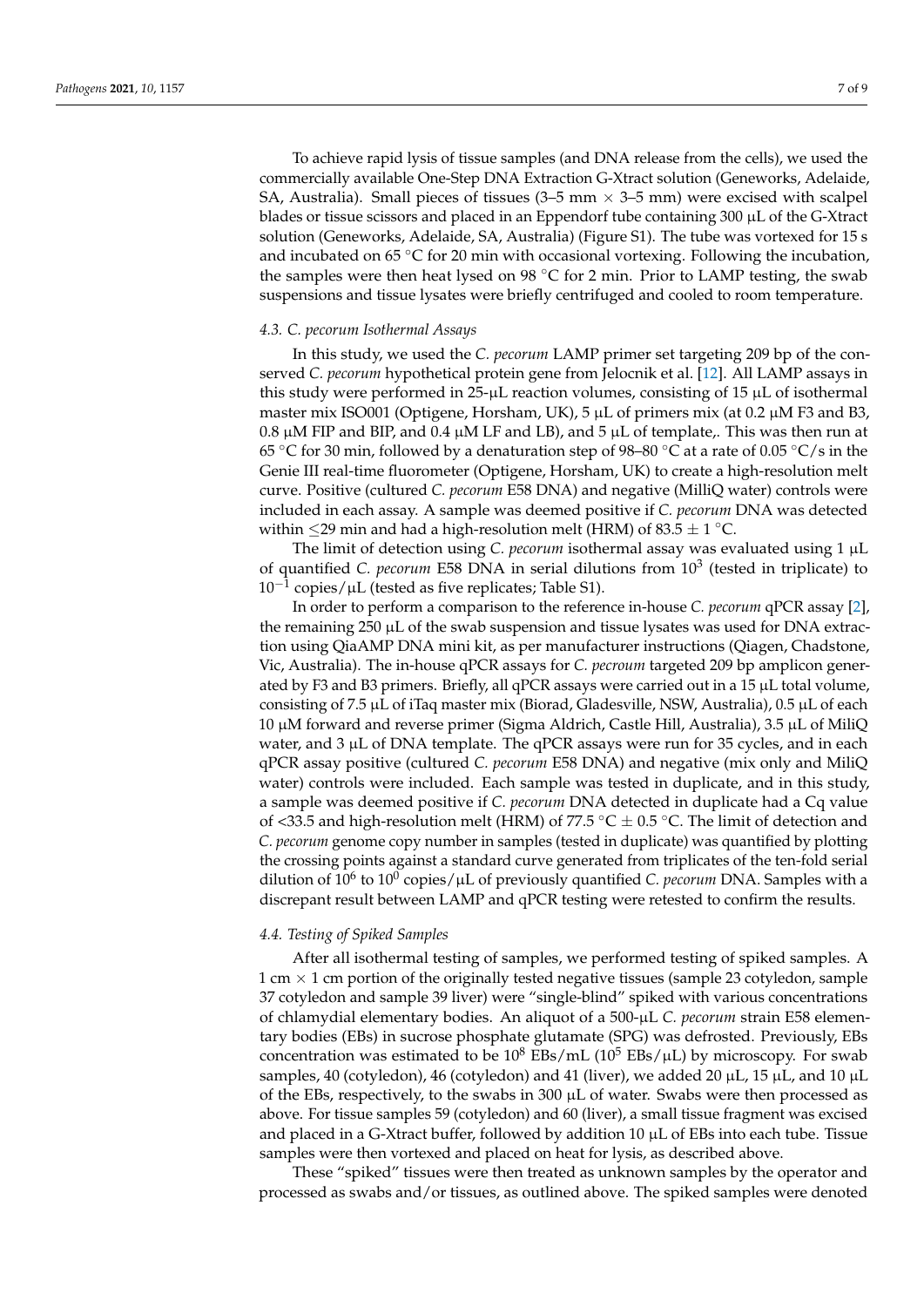as "new" swab samples 40, 41, and 46; and "new" tissue samples 59 and 60. The samples swab 40 and tissue 59, and swab 41 and tissue 60 were paired. The isothermal testing was performed as above, followed by DNA extraction and qPCR testing, also outlined above. Their results were included in calculations, as the operator performing the testing was unaware that these were spiked. This information was revealed upon completion of all analyses in this study.

## *4.5. Test Congruence and Statistical Analyses*

The results for (i) rapidly processed swabs and tissue lysates tested with LAMP, and DNA extracts of the same samples tested with in-house qPCR and (ii) rapidly paired and processed swabs and tissue lysates tested with LAMP were compared by calculating Kappa, positive and negative agreement proportions, and McNemar's Chi-squared value with a 95% confidence using the online diagnostic test evaluation modules [\(https://epitools.](https://epitools.ausvet.com.au/comparetwotests) [ausvet.com.au/comparetwotests;](https://epitools.ausvet.com.au/comparetwotests) accessed on June–July 2021). It is suggested the Kappa value be interpreted as follows: values  $\leq 0$  as indicating no agreement, 0.01–0.20 as none to slight, 0.21–0.40 as fair, 0.41–0.60 as moderate, 0.61–0.80 as substantial, and 0.81–1.00 as almost perfect agreement.

**Supplementary Materials:** The following are available online at [https://www.mdpi.com/article/10](https://www.mdpi.com/article/10.3390/pathogens10091157/s1) [.3390/pathogens10091157/s1,](https://www.mdpi.com/article/10.3390/pathogens10091157/s1) Table S1: Limit of detection of *C. pecorum* LAMP assay in this study. Table S2. Clinical samples used for isothermal and qPCR testing in this study. Figure S1: Overview of the workflow for isothermal LAMP testing and comparisons to qPCR assays from this study. Figure S2: Swab/tissue processing and isothermal assay performed in Genie III fluorometer. A: Ovine tissues and swabs taken from the collected tissues; B: Tissue in G-Xtract solution and swabs in water; C: Samples after vortexing and heat lysis; D: Isothermal assay components: isothermal mix primer mix and water; E: Mix dispensing into Genie III tubes; and F: Genie III screen outputs with amplification curves on top screen and melt on the bottom screen.

**Author Contributions:** Conceptualisation, M.J., T.C., C.J.; sample collection, T.C.; laboratory work, M.J., S.A., T.C., V.K.; data analyses, M.J., T.C.; funding acquisition, C.J., T.C., M.J.; supervision: M.J., C.J.; writing (original draft, review and editing): T.C., M.J., C.J., S.A., V.K. All authors have read and agreed to the published version of the manuscript.

**Funding:** Lamb necropsies and sample collection was supported with funding from Meat and Livestock Australia (B.AHE.0318). Laboratory work was supported with funding by the Australian Government Department of Agriculture in partnership with Australian Wool Innovation as part of the 2020 Science and Innovation Awards for Young People in Agriculture, Fisheries and Forestry awarded to Tom Clune, and by 2019 Australian Research Council Discovery Early Career Research Award (DE190100238) awarded to Martina Jelocnik. Tom Clune was supported with postgraduate scholarships from Meat and Livestock Australia and Sheep Industry Business Innovation (Department of Primary Industries and Regional Development, Western Australia).

**Institutional Review Board Statement:** Lamb necropsies and sample collection was approved by the Murdoch University Animal Ethics Committee (R3004/17). The testing and use of these tissues were approved by University of the Sunshine Coast Animal Ethics approval exemption (ANE2057).

**Informed Consent Statement:** Not applicable.

**Data Availability Statement:** Not applicable.

**Acknowledgments:** We thank the farmers for assisting us in sample collection and the USC Chlamydia team for their assistance during laboratory analyses. We thank Sam Hair and Shane Besier and laboratory staff at DPIRD for storage and provision of tissue samples used in this study.

**Conflicts of Interest:** The authors declare no conflict of interest. The funders had no role in the design of the study; in the collection, analyses, or interpretation of data; in the writing of the manuscript, nor in the decision to publish the results. None of the authors have any affiliation with any of the commercial suppliers of LAMP reagents.